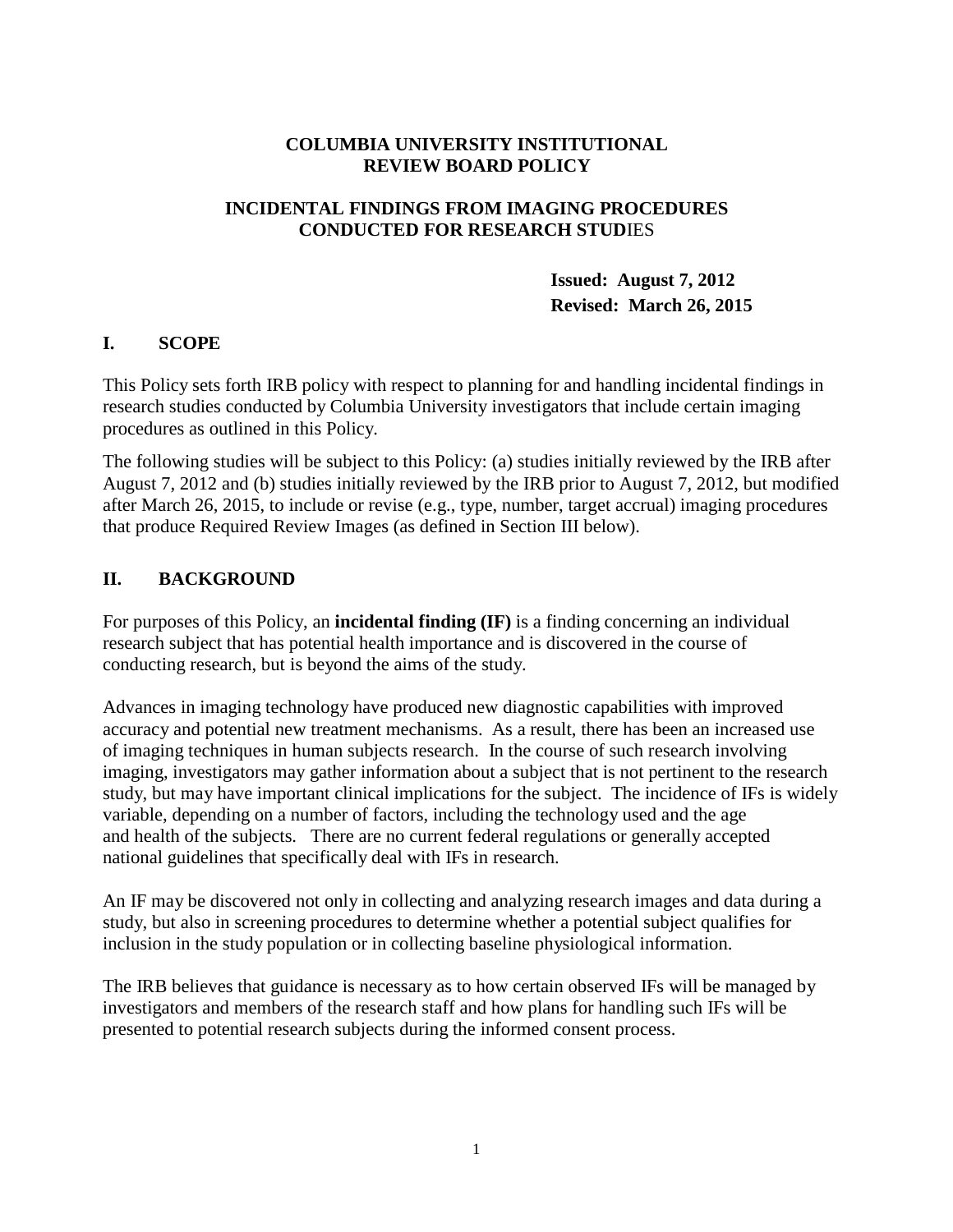## **III. POLICY**

This Policy applies only to studies **(IF Studies**) conducted by Columbia University investigators in which the imaging procedures produce high density images that provide anatomic or physiological data of the type that is used in clinical diagnosis or treatment, including, but not limited to, MRI scans, CT scans, PET scans and X-rays (**Required Review Images**). The IRB will consider this Policy in reviewing protocols for such studies, but will determine the specifics of how IFs should be handled in the context of each particular study.

Required Review Images must be read for IFs by a radiologist credentialed by the Department of Radiology (a **Credentialed Radiologist**) unless there is a justification for why such review should not be required. If the scan required by the protocol is performed for clinical purposes in accordance with the standard of care (an **Excepted Scan)** and such protocol already provides for readings of Required Review Images by a Credentialed Radiologist, neither an additional reading under this Policy nor the inclusion of the information outlined in Section B below in the applicable consent documentation is required.

An imaging study that is expected to have clinical relevance in the subject population  $-e.g.,$ brain scans in subjects with dementia or stroke – will usually necessitate full clinical review, rather than one merely for IFs.

The Credentialed Radiologist will give notice to the Principal Investigator (**PI**) if the Credentialed Radiologist believes that there is an IF of Clinical Significance.

An **IF of Clinical Significance** in the context of this Policy is either a Class A IF or a Class B IF.

A Class A IF is one that reveals a condition that is likely to be life-threatening or severe. Examples from brain imaging include acute infarct, acute hemorrhage (e.g., SAH, SDH, hematoma), mass with prominent edema or brain compression (intra or extra axial), acute hydrocephalus, aneurysm, other vascular malformation (e.g., cavernous or AVM), mass or infiltrating lesion with minimal edema or mass effect (e.g., glioma, small possible metastases) and possible acute demyelinating or inflammatory (e.g., Lyme) disease with enhancement.

A Class B IF is not necessarily immediately life threatening or severe, but is likely to be deemed by a subject to be important to his/her health. Examples from brain imaging include acute sinusitis (with air/fluid levels) or mastoiditis, non-specific patchy white lesions in subjects less than 60 years of age (chronic ischemia, demyelination, infection or inflammation in periventricular white matter, basal ganglia or pons), chronic infarct, chronic trauma, tonsillar ectopia, severe generalized atrophy, focal atrophy (e.g., isolated brain stem and/or cerebellum), small meningitis (<3cm) without edema or cranial nerve or brain stem involvement and possible demyelinating disease (non-enhancing).

The review by the Credentialed Radiologist will occur as soon as possible but no later than two weeks following receipt of the image. The timing of the notice from the Credentialed Radiologist to the PI should be consistent with the suspected severity of the finding.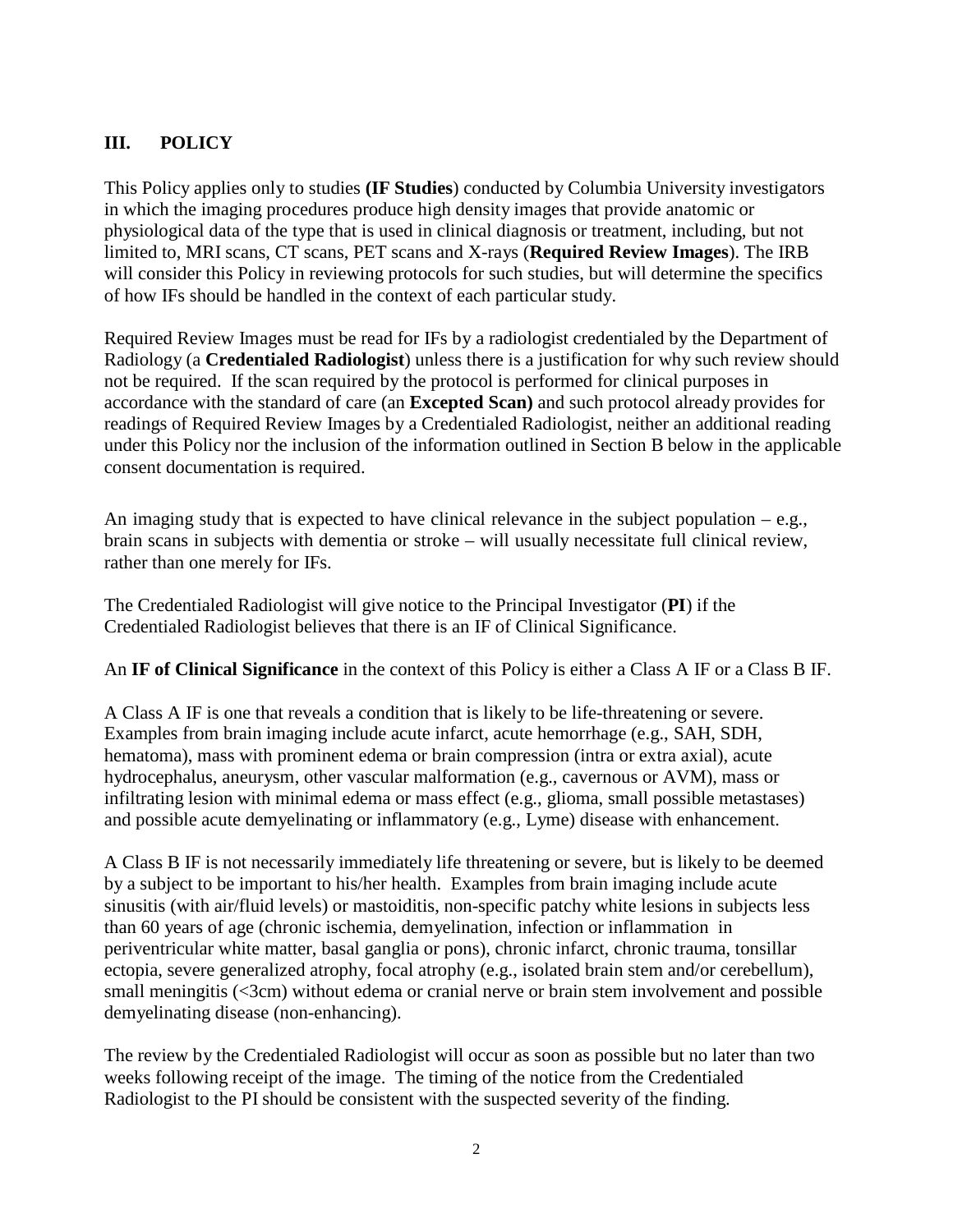If imaging procedures covered by this Policy take place at a non-Columbia facility, the PI will arrange for the images to be sent to him/her, and all Required Review Images will be reviewed by a Credentialed Radiologist at Columbia unless the non-Columbia facility has equivalent standards and protections to those outlined in this Policy.

Unless otherwise authorized by the Department of Radiology, imaging done at Columbia must be reviewed by a certified radiologist at Columbia.

# **A. INFORMATION TO BE INCLUDED IN THE PROTOCOL**

The protocol for each IF Study should include the following information:

- 1. the possibility of identifying IFs in the research process, whether the potential for discovering IFs can be quantified, and the kinds of IFs that may be revealed;
- 2. documentation from the Department of Radiology confirming that review by a Credentialed Radiologist will occur as soon as possible, but no later than two weeks following receipt of the image; and
- 3. a plan for notifying the subject of an IF of Clinical Significance. Communication with the subject is the responsibility of the PI. However, if the PI is not a physician or is otherwise not qualified to discuss the IF with the subject, such communication should include a medical professional who is knowledgeable about the type of IF found and who is experienced in communicating sensitive medical information. Communication may be initially verbal, followed by a written communication. The subject should have the opportunity to have questions answered. The time frame of the initial communication with the subject should be consistent with the suspected severity of the finding. Investigators should obtain appropriate contact information for the subject.

## **B. INFORMATION TO BE INCLUDED IN THE INFORMED CONSENT PROCESS AND DOCUMENTATION**

During the informed consent process for an IF Study, the person obtaining the consent and the consent documentation should specifically address the following topics in appropriate lay language, to the extent applicable to the study, for all scans other than Excepted Scans. The IRB provides sample consent language for the below items.

- 1. That, although the study scans are being undertaken for research purposes only, an IF may be detected;
- 2. An explanation of what an IF is;
- 3. That the study scan will be reviewed by a radiologist;
- 4. An explanation of what an IF of Clinical Significance is and that an IF of Clinical Significance will be disclosed to the subject promptly. The disclosure may be made by a medical professional rather than the PI if the PI is not a physician;
- 5. That if the subject so desires, his/her physician will also be notified by the PI if an IF of